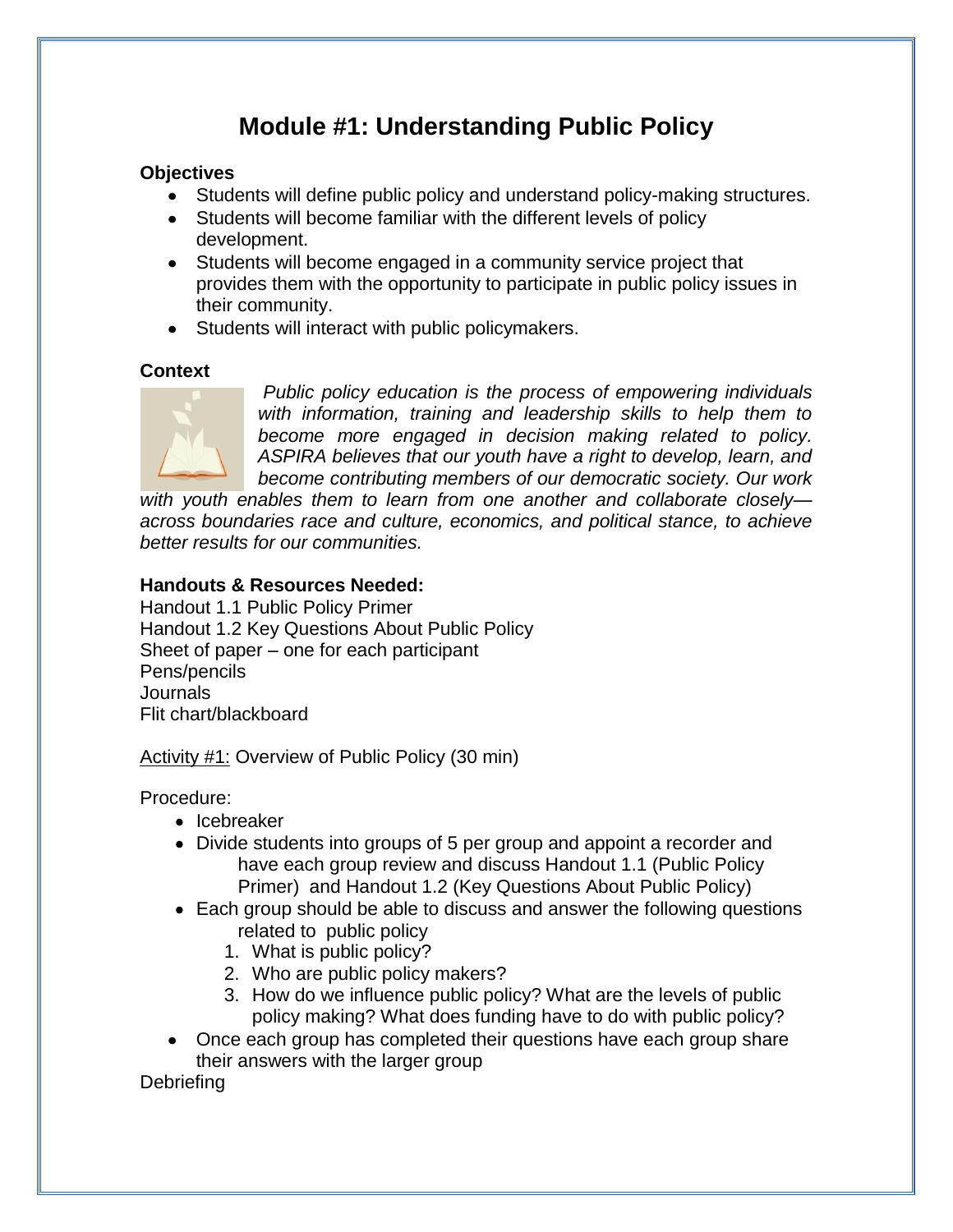## **Handout 1.1**

# **Public Policy Primer**

What is Public Policy? Public policy is a system of decision-making that is used to resolve problems and make positive changes in the community. Decisions are made by groups of people cooperating together to identify problems, decide what the best solution to those problems might be, and then to promote these policies in legislation.

**Legislature/Congress:** *A group of people who make, change, or repeal laws at a local, state, or national level.*

#### **There are three main public policy bodies:**

- **1. Elected Bodies**
- **2. The Courts**

1

- **3. The Streets or Everyday People** 
	- **1) Elected Bodies** can be found at the local level (including school boards and city council) at the national level (Congress). Wait a second…
		- $\bullet$ *What is Congress?* Congress is the legislative branch of the federal government. Each two term of the U.D. Congress is called a Congress. A session of Congress may continue for the entire year, and bills under consideration remain alive from one session to the next. Bills that have not been approved by the close of the Congress die automatically.
		- *And What does it do?* It makes the laws needed to govern, determines which government agencies and programs will be created, and approves all funds spent by the government. Congress has specific powers: to collect taxes, raise armies, declare war, regulate commerce, and provide for the general welfare. It can also act more generally by passing any law necessary to execute the powers granted to it by the Constitution. Congress enacts legislation but cannot implement it. That's left to the executive branch and the President...<sup>1</sup>

…At each level we elect someone from our community to represent our wants and needs. This is important because the goal of policy is to help solve the problems of individual communities, not to create sweeping laws that ignore our diversity. The process of policymaking is thus built around compromise.

**2) The Courts** are used when decisions cannot be made by the elected bodies. The Courts are not as open as the elected bodies and decision-making is made in a more structured process with strict rules. If parties cannot agree, the courts use a process to try to create a

Adapted from: The Dirksen Congressional Center, "Congress Link": [http://www.congresslink.org/print\\_basics\\_congress.htm](http://www.congresslink.org/print_basics_congress.htm)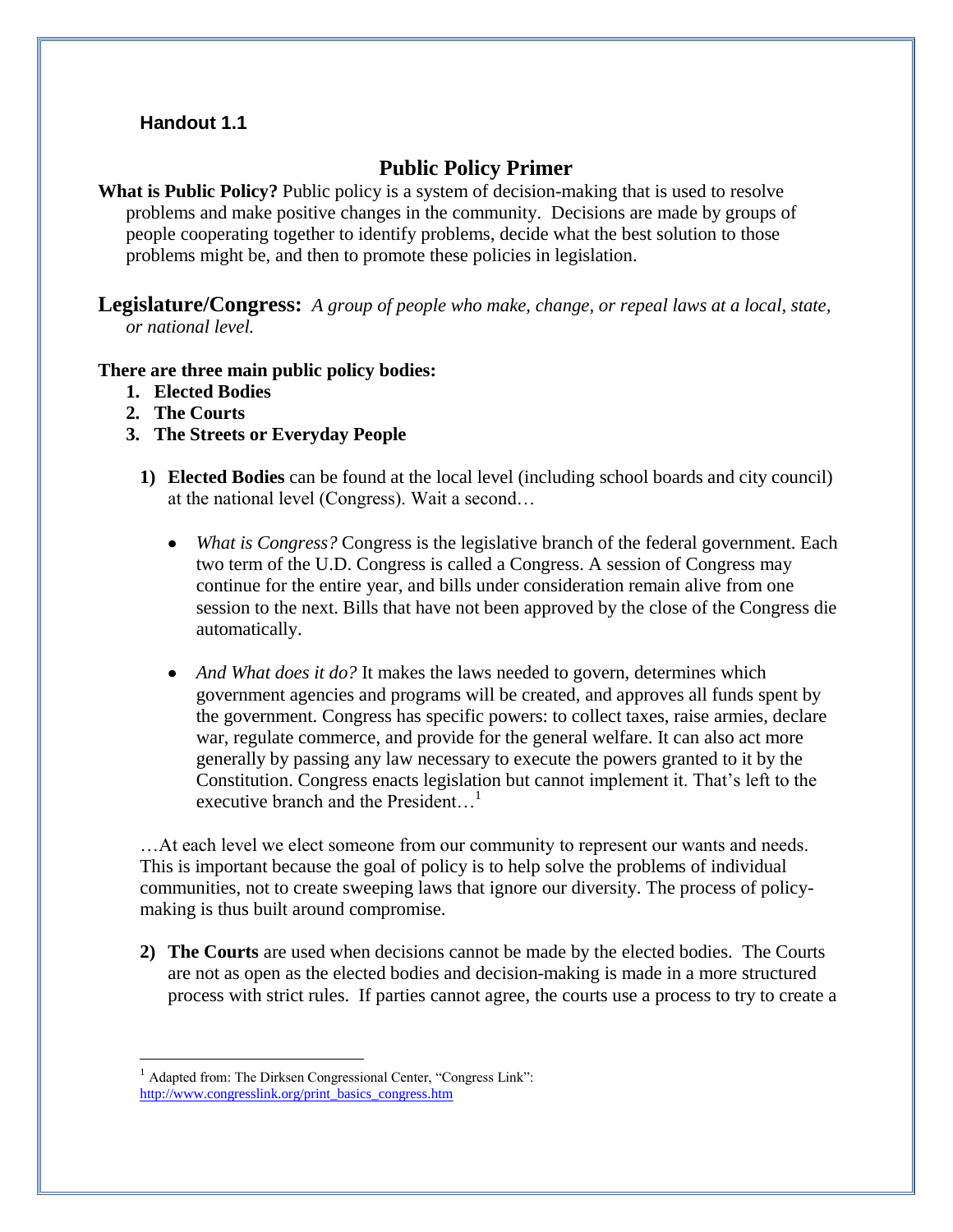winner and a loser—the winner's policies are then enacted. However, if this does not work, unresolved issues move to The "Streets."

**3) The Streets** are just what they sound like: the people in our neighborhoods and communities. We can debate an issue by writing letters to the editor or protesting at City Hall meetings at the state and federal level, by handing out fliers about an issue, making posters or giving speeches. Sometimes, when enough people rally behind an issue, movements are started that force Elected Bodies to take action once again to try to resolve the problem.

## **How does a bill become a law? First of all, what is a bill?**

**Bill:** *A proposal made to a legislative body that has not yet been enacted or made into law.*

Processing solutions to societal problems into legislations is the key function of Congress. There is often little agreement on the problems government should tackle and less agreement on the most desirable proposed solutions.<sup>2</sup>

Before a bill is presented to a legislature, an **idea** is developed first. Think about the problems tackled by the Civil Rights Movement, or the issues discussed in response to protects during the war in Vietnam. After much debate and deliberation, these problems were finally tackled by government was reformed in response to the people!

An idea such as those that sparked the peace movement of the 1960's might come from an interest group, a public official, or any communities like the one you live in, hoping to solve a problem. *What inspires you? What about political cartoons? Motivational speakers? Or the news and other media outlets?*

Most people belong to some type of group—families, classes at school, and clubs or organizations, for example—and most of these groups work toward a common goal that came from an idea. Often groups reach decisions about these goals through a voting procedure. Cooperation among the members of a group is required, and groups need rules and leaders to get things done. It is important for each person involved in a group to have a voice in deciding the rules and choosing the leaders. This is accomplished by voting, with members agreeing to follow the choice of the majority, which is more than half of the voting members. The same is true for choosing the leaders who will govern cities, towns, states, and our country.<sup>3</sup>

#### **The Process: From Idea to Bill to Law**

Once the ideas are established by a group, they require sponsorship (funds) from a legislature or members of Congress in order to be **drafted** as a bill—simply written in proper technical form. Once this is done, it is **introduced** to the House of Representatives or the Senate and is then printed. After being considered by a special committee who hear public opinions that

1

<sup>&</sup>lt;sup>2</sup> From: A Bill Becomes a Law: [www.congresslink.org](http://www.congresslink.org/)

<sup>&</sup>lt;sup>3</sup> Adapted from: Congress Link[: www.congressforkids.net](http://www.congressforkids.net/)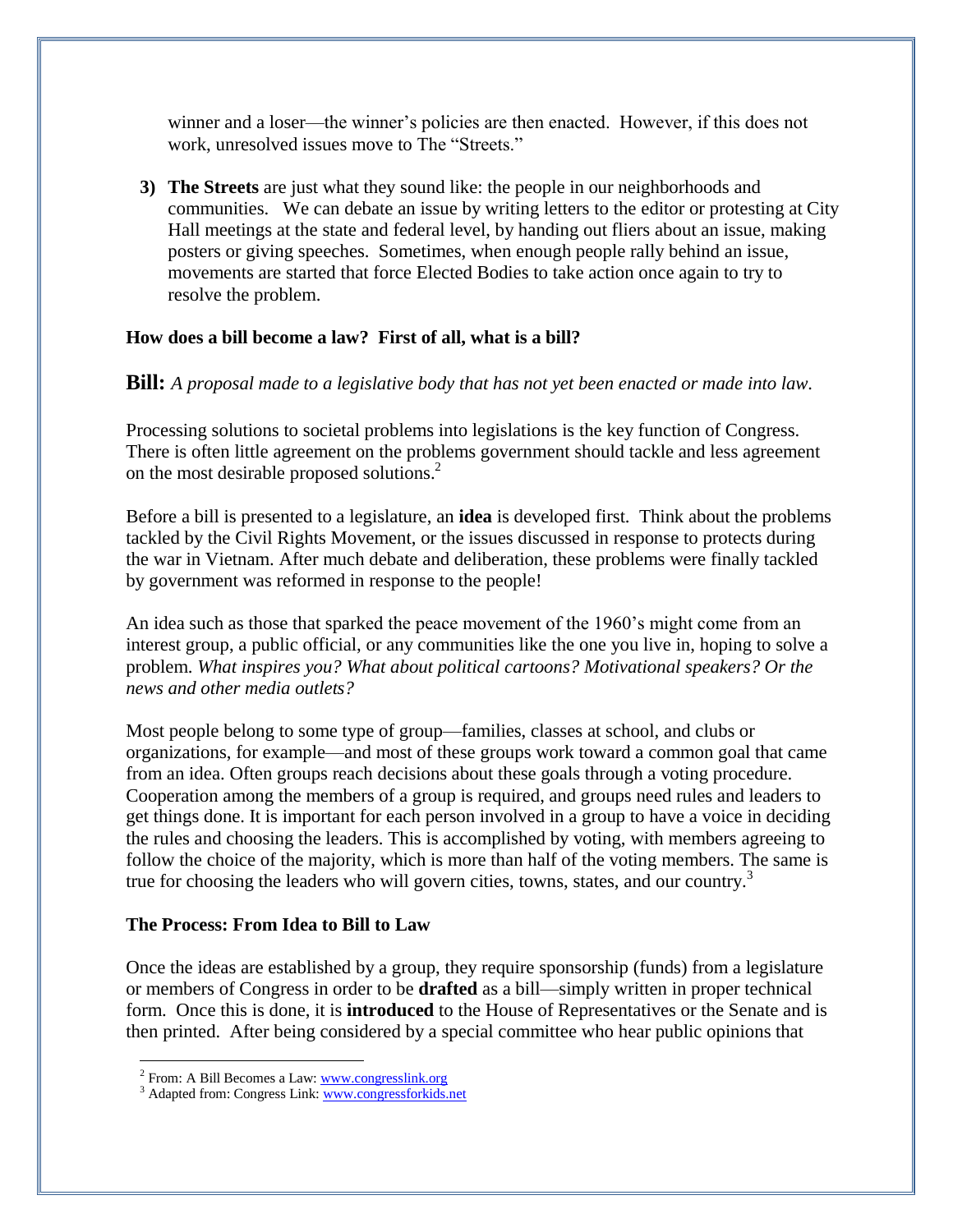support and oppose the bill, amendments (changes) are made in cooperation. A bill is then presented to the governor if at the state level, or the President at the federal level. This person must then choose to veto (reject) or pass the bill. If it is vetoed, it can be voted on by the legislature or passed on to Congress—depending on the legislative level—and if it is passed, it becomes a law.

## **How is policy linked to finance?**

In order for a bill to be drafted, it needs a sponsor. This means that a legislative body makes a formal promise to support a proposed bill with advocacy and with funds. **The Committee on Appropriations** writes the legislation that provides these funds to various subcommittees in charge of specific agencies such as the Food and Drug administration or the Department of Education. The Committee on Appropriations has the ability to pick and chose which bills to sponsor depending on what they believe are necessary (and these decisions are often influenced by their own interest). Thus, interest groups are at the mercy of their sponsor because they are reliant on their funds.

## **How do we influence public policy?**

- **Goals and Credibility:** We can participate in solving our own problems. We don't need a large group of people to be effective, despite what you might think. In fact, a core group of just a few individuals who are knowledgeable about an issue is really all that is needed. To be effective, your group must develop a set of goals and figure out how to open your focus to include as many different perspectives as possible in order to establish credibility.
- **Power:** Once your group and its goals are established, it is important to use as many different kinds of social strength as possible. Because most community groups cannot rely on money, they must seek power elsewhere.

#### **10 Types of Power:**

- **1. Numbers** The larger and more diverse the group, the more it will be considered.
- **2. Coalitions** Combining diverse groups with common goals strengthens your cause.
- **3. Unity** A unified, diverse group that presents a unified position is difficult to divide.
- **4. Positions** It is important to bring credible figures from the community to bring integrity to your cause.
- **5. Knowledge** Learn the facts about the issue and about the decision-making process.
- **6. Relationships** Get to know policy makers and their advisors.
- **7.** Vote Policy makers listen to voters. This is a direct way to make your voice heard.
- **8. Use Media** Learn how to develop literature, talk to the press, the news, and the radio.
- **9. Money** Set aside some funds to keep your group and the community informed.
- **10. Internet –** Extend your cause to the largest, most diverse community out there.
- 1) Dictionary.com. 7 October 2008. [http://www.dictionary.reference.com](http://www.dictionary.reference.com/)
- 2) Hollister, David C. A Public Policy Primer. Institute for Educational Leadership. June 2007.
- 3) "How a Bill Becomes Law." 20 August 2008[. http://www.state.me.us/legis/lawlib/billpath.htm](http://www.state.me.us/legis/lawlib/billpath.htm)
- 4) United States Senate Committee on Appropriations. Jurisdiction: Overview of the Senate's Role. 07 October 2008. <http://appropriations.senate.gov/jurisdiction.cfm>